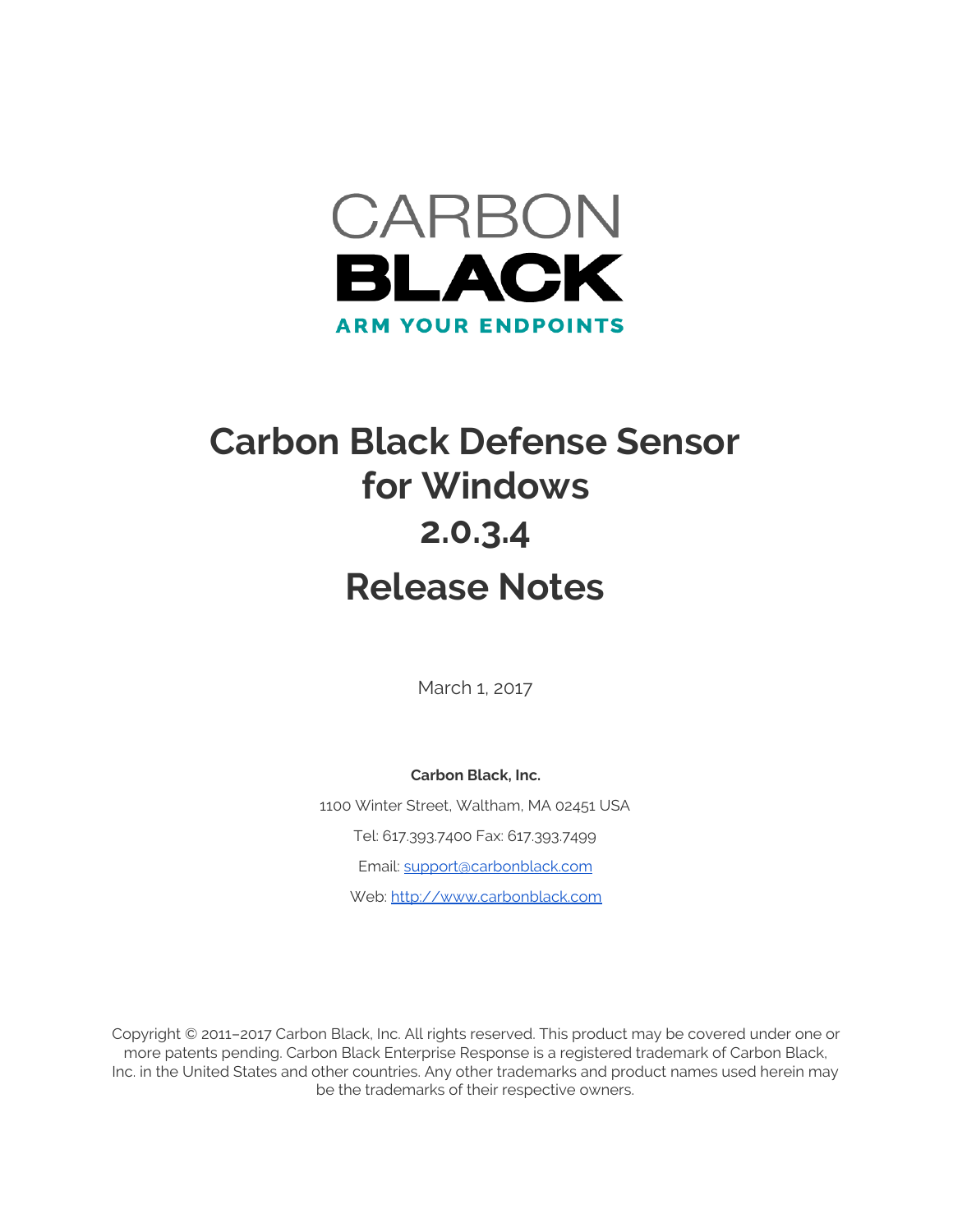

# **General Notes**

Cb Defense Sensor version 2.0.3 is a GA (General Availability) release for the Windows operating system only. These notes are *cumulative*, and provide information on all 2.0 releases to date.

### **New Features**

This section lists features introduced in the 2.0 version of Cb Defense Sensor. (For a more thorough description of the new features in this release, see the User's Guide.)

#### *Enhanced Protection Engine*

Cb Defense Sensor 2.0 contains many improvements in its engine that detects, blocks and reports malware. Specific improvements include:

- Improved offline protection through the introduction of a signature-based scanner
- Improved behavioral protection for attacks using PDFs, JARs, and macros

Note that the introduction of the signature-based scanner has introduced an additional log file (scanner\scanhost.log) and backend-dashboard options, including options that can be used to optimize performance.

#### **Sensor Settings**

- Allow Executable Uploads for Scans
- Show Sensor UI
- Allow User to Disable Protection
- Private Logging Level <sup>O</sup>
- Run background scan
- Scan files on network drives
- Scan execute on network drives
- Delay Execute for Cloud Scan
- Hash MD5

See the User's Guide for details about configuration of these new features.

#### *New Cb Defense Sensor User Interface (UI)*

Cb Defense Sensor 2.0 contains a new client UI that can be enabled to notify end users when Cb Defense blocks the execution of suspicious software. The UI can also optionally be configured to allow the end user to enable and disable the Cb Defense Sensor's protection.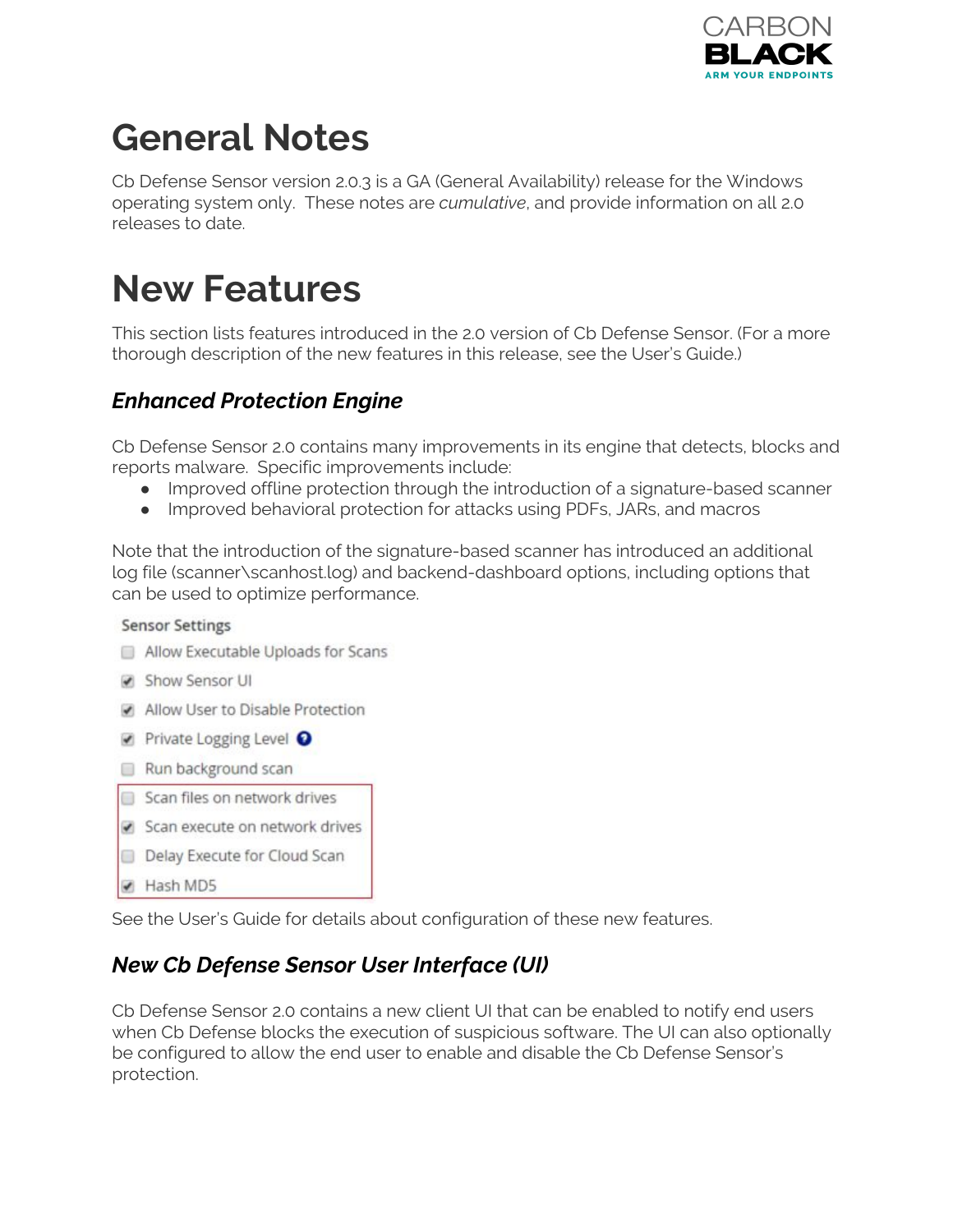

### *Enhanced Whitelist Capabilities*

Cb Defense Sensor 2.0 contains enhanced whitelisting capabilities to make it easier for IT administrators to deploy enterprise software. Administrators can leverage a new "IT\_TOOLS" whitelist option, and admins can specify that files signed with particular certificates are whitelisted.

#### *Controlling Invocation of Untrusted Applications*

Cb Defense Sensor 2.0 contains enhanced ability to control the invocation of untrusted applications.



### **Known Issues and Caveats**

The following section lists known issues in this version of Cb Defense Sensor.

| ID        | <b>Description</b>                                                                                                                                                                                                                                                                                                                                                                                                 |
|-----------|--------------------------------------------------------------------------------------------------------------------------------------------------------------------------------------------------------------------------------------------------------------------------------------------------------------------------------------------------------------------------------------------------------------------|
| CIT-10882 | Duplicate BLOCK or TERMINATE notifications will not be sent to the<br>Sensor UI for a period of 30 minutes.                                                                                                                                                                                                                                                                                                        |
| CIT-10780 | An interoperability issue exists between the Cb Defense Sensor and<br>McAfee 10.5 that can cause Microsoft Excel to exit immediately after<br>launch. The problem relates to IPS (Intrusion Prevention System)<br>functionality automatically enabled in 10.5 McAfee. The workaround is<br>to disable the new IPS rules in McAfee. Note: The pre-existing McAfee<br>default exploit protection can remain enabled. |
| n/a       | Support for Windows XP, Windows Server 2003, and Windows Vista has<br>been dropped in Cb Defense Sensor 2.0. See the User's Guide for<br>details.<br>Note: Users who need support for these legacy operating systems can<br>continue to use the 1.x Cb Defense Sensor. Contact your Carbon Black                                                                                                                   |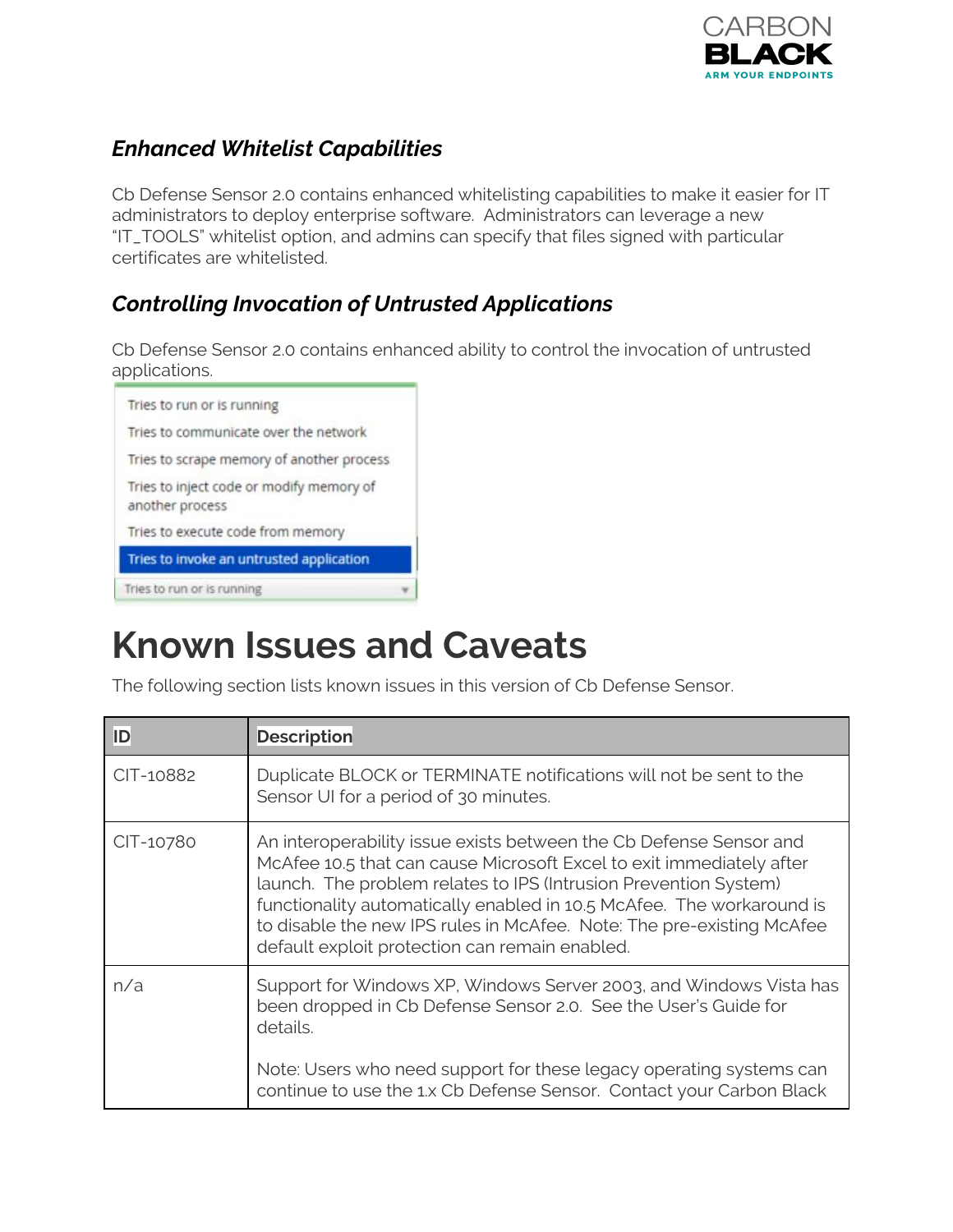

|                        | account manager for details.                                                                                                                                                                                                          |
|------------------------|---------------------------------------------------------------------------------------------------------------------------------------------------------------------------------------------------------------------------------------|
| CIT-10032              | The "DELAY_SIG_DOWNLOAD=0" installer command-line option (which<br>immediately updates AV signature definitions) cannot be used when<br>upgrading the Cb Defense Sensor (the CLI option works for fresh installs<br>only).            |
| CIT-10273<br>CIT-10234 | The Sensor User Interface's log file (RepUx.log) is in the user's temp<br>directory (%TEMP%) rather than the system temp directory. Similarly,<br>user-interface "mini-dump" files would be written to this same %TEMP%<br>directory. |
| CIT-10904              | The local AV signature-based scanner in the Cb Defense Sensor can<br>consume up to 260 MB of memory on each Windows endpoint machine<br>during normal operation.                                                                      |

### **Issues Resolved in 2.0.3**

| ID                                               | <b>Description</b>                                                                                                                    |
|--------------------------------------------------|---------------------------------------------------------------------------------------------------------------------------------------|
| CIT-10893<br>CIT-10845                           | Certificate name matching / Certificate whitelisting broken                                                                           |
| CIT-8906                                         | Improved handling/analysis of RTF (rich text file) content                                                                            |
| CIT-10829                                        | Improved handling/analysis of scripts (e.g., Powershell). Ensures that<br>script host can be blocked while exempting certain scripts. |
| CIT-10345                                        | Improved handling of script-based malware                                                                                             |
| CIT-9573                                         | Improved handling of Java-based malware                                                                                               |
| CIT-10801<br>CIT-10816<br>CIT-10821<br>CIT-10822 | General stability and performance improvements                                                                                        |
| CIT-10108                                        | Sensor events not displayed on backend UI Alerts page.                                                                                |
| CIT-10854                                        | Remove explorer.exe false positive                                                                                                    |
| CIT-10794                                        | Issue retrieving AV signatures from local repositories using HTTPS                                                                    |
| CIT-10818                                        | Install Sensor even if user's temp directory not present                                                                              |
| CIT-10585                                        | Do not allow Sensor installation on Windows XP, Vista, and Server 2003                                                                |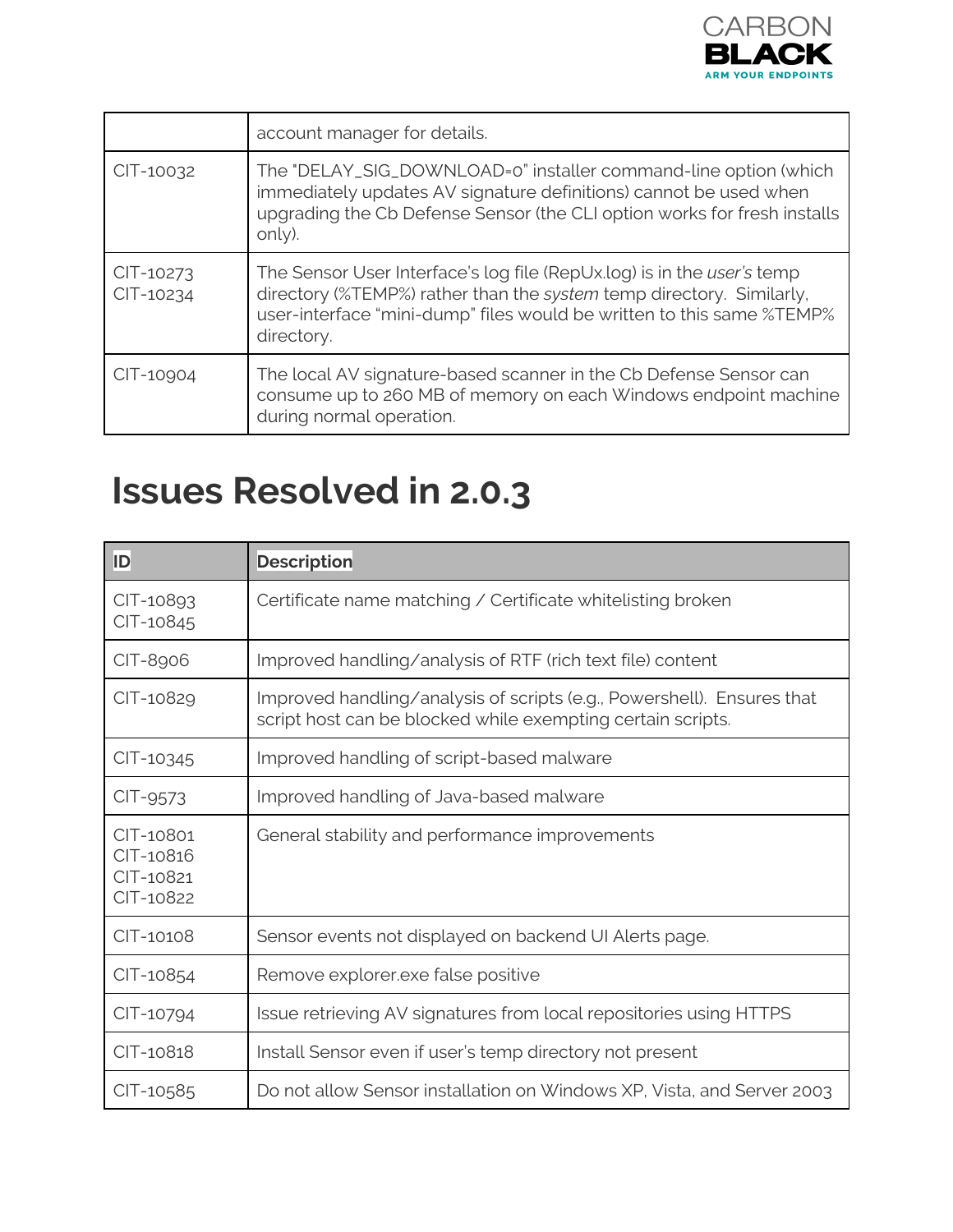

| $CIT-10885$       | Log file missing from diagnostics bundle                        |
|-------------------|-----------------------------------------------------------------|
| $\vert$ CIT-10903 | Log file contains incorrect information on malware scan results |

### **Issues Resolved in 2.0.2**

| ID                                              | <b>Description</b>                                                                                            |
|-------------------------------------------------|---------------------------------------------------------------------------------------------------------------|
| CIT-10619                                       | Improved expedited reputation request origination and handling when<br>backend unreachable                    |
| DSEN-12                                         | Honor signature-download randomization interval when signature<br>scanning is disabled then re-enabled        |
| DSEN-15                                         | Increase default signature-download randomization interval to 4 hours.<br>Support custom values from backend. |
| CIT-9507<br>CIT-10702<br>CIT-10703<br>CIT-10704 | Reduce Cb Defense Sensor's memory and disk usage                                                              |
| CIT-8419                                        | Incorrect IP Address information shown in Cb Defense Dashboard UI                                             |
| CIT-10684                                       | Improved detection of Javascript malware                                                                      |
| CIT-9854                                        | Improved throttling of events sent to backend                                                                 |
| CIT-10553                                       | Improved performance accessing local database                                                                 |
| CIT-10714                                       | Client UI now can display 'mailto' links                                                                      |

## **Issues Resolved in 2.0.1**

The following section lists corrective content changes made.

| ID        | <b>Description</b>                            |
|-----------|-----------------------------------------------|
| CIT-10009 | Internet Explorer 11 crash on Windows 10      |
| CIT-9884  | System error when processing IPv6 information |
| CIT-6545  | Improved processing of app exclusions         |